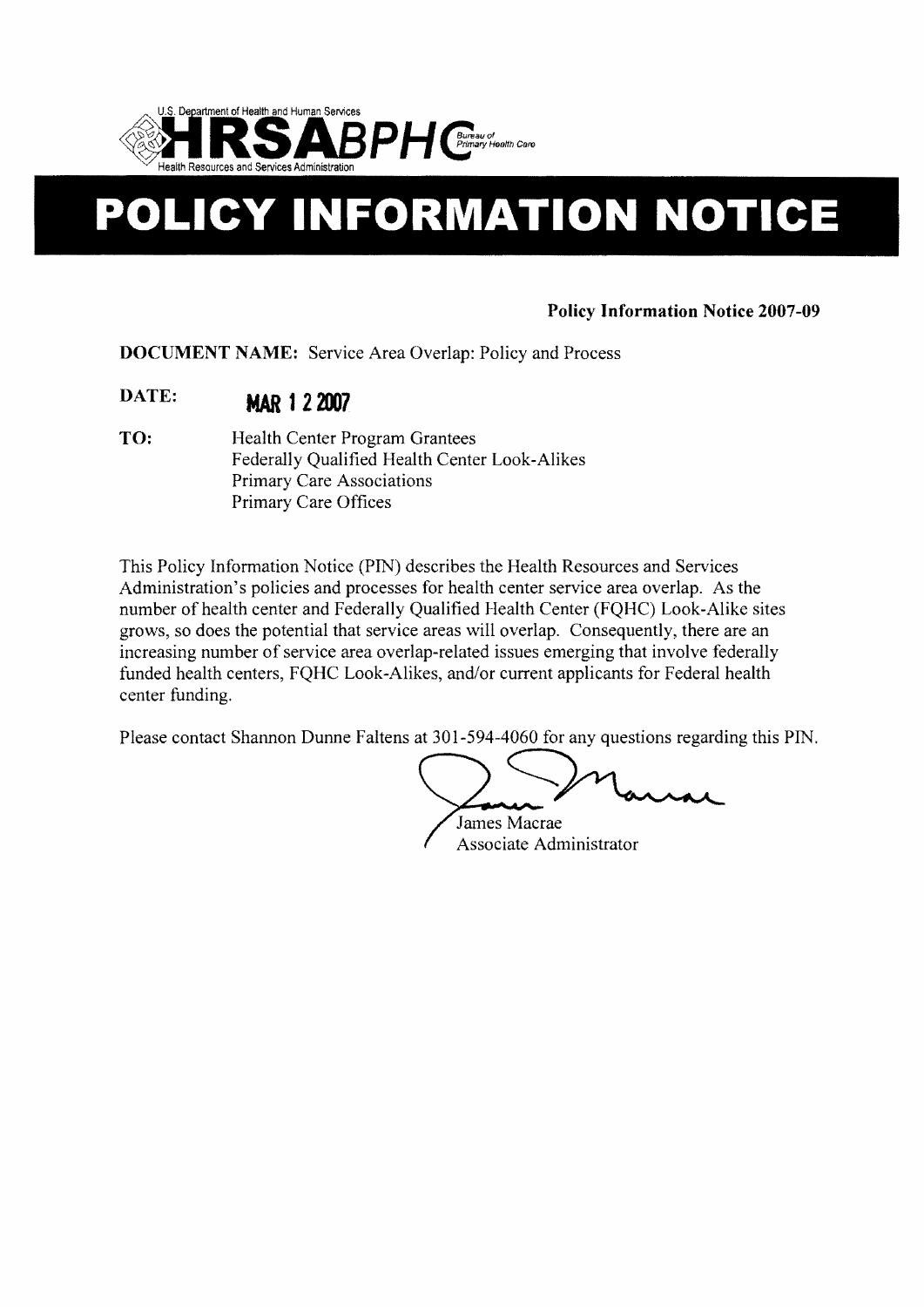#### **I. Purpose**

The purpose of this PIN is to (1) define what constitutes "service area overlap" in the context of the Health Center and Federally Qualified Health Center (FQHC) Look-Alike Programs administered by the Health Resources and Services Administration's (HRSA) Bureau of Primary Health Care; (2) state HRSA's policies with respect to service area overlap; and (3) describe HRSA's process for determining whether to approve a pending application and/or change in scope request in a service area overlap situation.

### **II. Background**

As the number of health center sites (including federally funded sites and FQHC Look-Alike sites) grows, so does the potential that service areas will overlap. In some places, such as areas with large and diverse underserved populations and significant unmet need, it may be appropriate and beneficial to both the community and the health centers involved to share all or part of the same service area. In other communities, however, service area overlap may undermine the stability of one or more of the health centers involved in serving the area. Moreover, HRSA has a responsibility to ensure that limited Federal grant dollars are used efficiently and effectively to provide access to as many underserved people as possible, and, in some instances, supporting multiple sites within the same service area may compromise this principle.

While overlapping service areas may not necessarily raise concerns, there are an increasing number of service area overlap-related issues that require analysis and resolution before HRSA may move forward in making a final decision on a health center's funding application, request for change in scope of project, or application for designation as a FQHC Look-Alike. This PIN describes and clarifies HRSA's policies and processes for resolving these issues, with the goal of improving the likelihood of early identification and timely resolution of service area overlap situations.

# **III. Definitions**

A. Federally Funded Health Centers

For purposes of this guidance, the term "federally funded health centers" or "grantee health centers" includes all health centers funded under the Health Center Program authorized in section 330 of the Public Health Service (PHS) Act (42 U.S.C. 254b), as amended, specifically:

- Community Health Center (CHC) Programs, funded under section  $330(e)$ ;
- Migrant Health Center (MHC) Programs, funded under section  $330(g)$ ;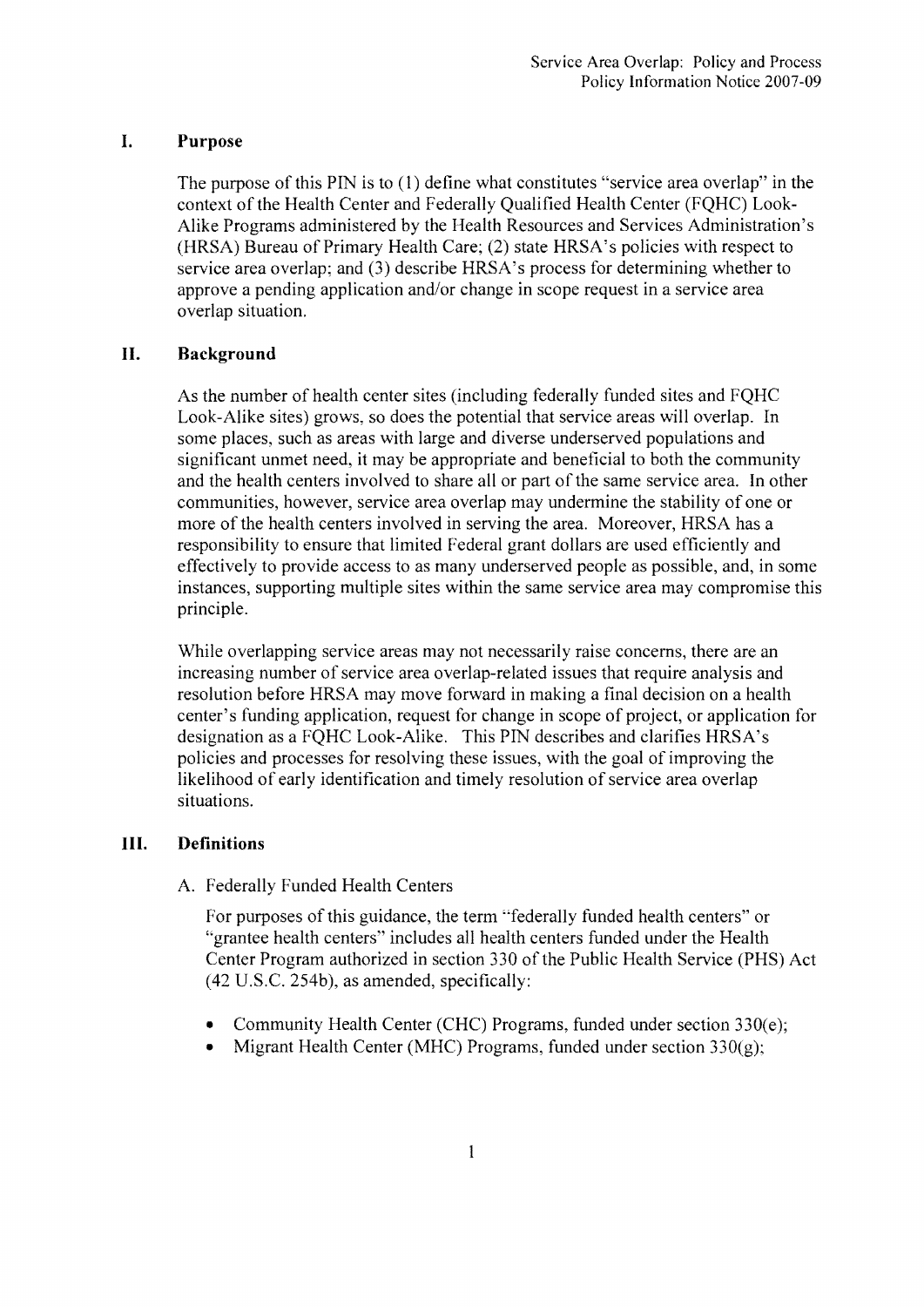- Health Care for the Homeless (HCH) Programs, funded under section  $330(h)$ ; and
- Public Housing Primary Care (PHPC) Programs, funded under section 330(i).

# B. FQHC Look-Alike

FQHC Look-Alikes do not receive Federal funding under section 330 of the PHS Act; however, to receive the FQHC Look-Alike designation and the benefits of that designation, FQHC Look-Alikes must meet the same statutory, regulatory, and policy requirements as grantee health centers. Applicants for FQHC Look-Alike designation must meet the following requirements:

- be a public or a private nonprofit entity;
- serve, in whole or in part, a federally designated Medically Underserved Area (MUA) or Medically Underserved Population (MUP);
- $\bullet$  meet the same statutory, regulatory, and policy requirements as grantees supported under section 330 of the PHS Act; and
- comply with section  $1905(l)(2)(B)$  of the Social Security Act which states that an FQHC Look-Alike entity may not be owned, controlled, or operated by another entity.

When appropriate, this **PI** N will specifically reference FQHC Look-Alikes to emphasize the applicability of the PIN to these entities.

C. Health Centers

As used in this PIN, the term "health centers" includes both federally funded health centers and FQHC Look-Alikes.

D. Service Area

A service area, which is one element of a health center's scope of project, is comprised of several factors. Although, in general, the service area is the area in which the majority of the health center's patients reside, health centers may use other geographic or demographic characteristics to describe their service area.

1. Overview and Statutory Requirements

The concept of a "service" or "catchment" area has been part of the Health Center Program since its beginning. The Health Center Program's authorizing statute requires that each grantee periodically review its catchment area to:

- i. ensure that the size of such area is such that the services to be provided through the center (including any satellite) are available and accessible to the residents of the area promptly and as appropriate;
- i. ensure that the boundaries of such area conform, to the extent

<sup>&</sup>lt;sup>1</sup> Primary health services of the center must also be provided "in a manner which assures continuity." (PHS Act section  $330(k)(3)(A)$ .)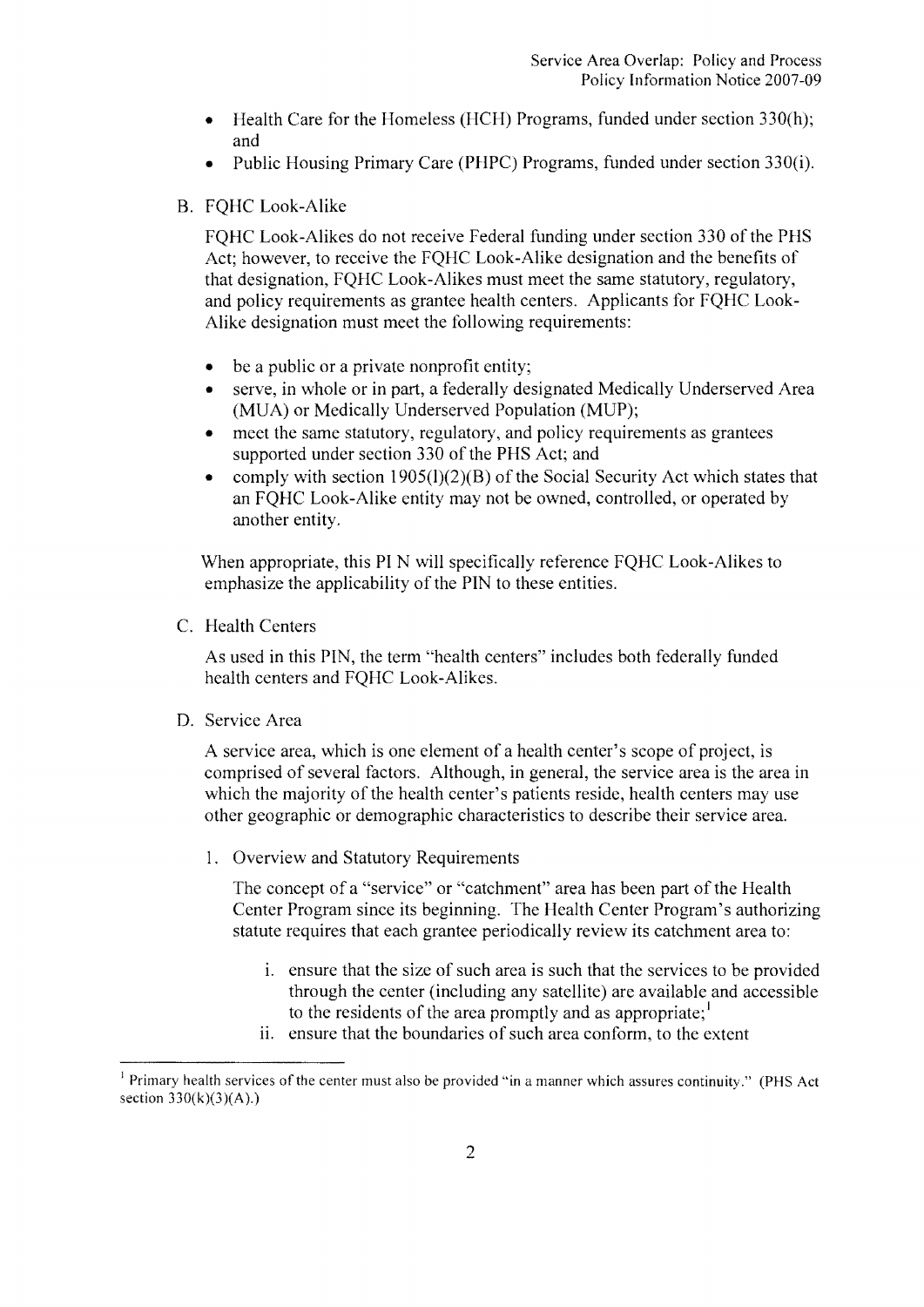practicable, to relevant boundaries of political subdivisions, school districts, and Federal and State health and social service programs; and

iii. ensure that the boundaries of such area eliminate, to the extent possible, barriers to access to the services of the center, including barriers resulting from the area's physical characteristics, its residential patterns, its economic and social grouping, and available transportation.

#### **Public Health** Service Act sec. 330(k)(3)(J)

Health centers receiving grants under section 330(e) of the PHS Act are statutorily obligated to make services available to all residents of the service area, to the extent that they are able, using available resources. Grantees receiving funding only under section  $330(g)$ , (h), and/or (i) of the PHS Act, which are targeted respectively to migrant and seasonal, homeless, or public housing populations (i.e., the grantee receives no section 330(e) funds), are not subject to the requirement to serve all residents of the service area (see section F. below).

Assessing and Identifying Service Areas

Each health center should periodically assess its declared service area to ensure that the description adequately reflects the health center's current activities. Routine patient origin analysis (for example, using the zip codes of the patient records on file) will help to ensure that the reported service area is accurate and can help determine updated service area boundaries by indicating the areas from which the health center draws the majority of its patients. While health centers may be called upon to serve patients from outside their service area, the service area should include, at a minimum, the area from which the vast majority of patients reside.

The service area should, to the extent practicable, be identifiable by county and by census tracts within county. Describing service areas by census tracts is typically necessary to enable analysis of service area demographics. Service areas may also be described by other political or geographic subdivisions (e.g., county, township, zip codes as appropriate). The service area must be federally designated as a MUA in full or in part or contain a federally designated MUP.

Starting with calendar year (CY) 2005 Uniform Data System (UDS) data, grantees now annually report information on the aggregate geographic area in which its patients reside. This will enable HRSA to better identify overall health center serviee areas.

3. Service Area Establishment and Expansion

Applicants for funding under section 330 of the PHS Act initially document their service area in the New Access Point (NAP) or Service Area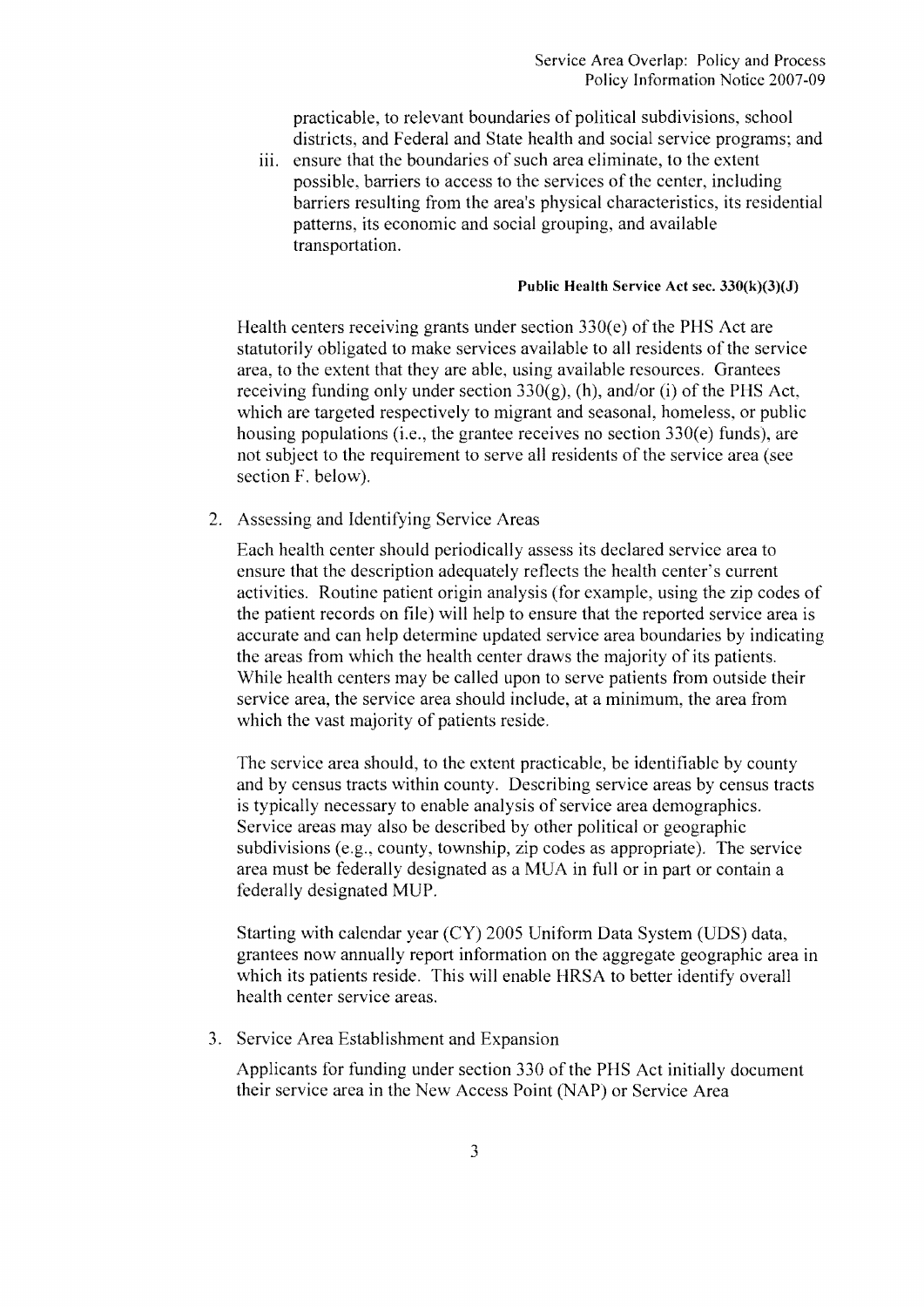Competition (SAC) funding application. The funded NAP or SAC application is the basis for determining a grantee's initial service area. Similarly, FQHC Look-Alikes initially document their service area in the designation application. Once established, health centers should incorporate periodic service area assessments into the annual grant application (competing or noncompeting) or FQHC Look-Alike annual re-certification application.

A grantee or FQHC Look-Alike that wishes to expand its service area by opening a new site may submit a change in scope request at any time. For grantees, they must demonstrate that this expansion will not require additional grant funds. Grantees may also expand their service area through a funded NAP application which requests additional grant support to add a new service delivery location to the approved scope of project. (See PIN 2002-07, "Scope of Project Policy," for information on change in scope requests.)

#### Health Center Service Site

For purposes of determining which sites are included within a health center's scope of project, a service site is any place where a health center, either directly or through a subrecipient<sup>2</sup> or contract arrangement, provides required primary health services and/or approved additional services to a defined service area or population. Service sites are defined as locations where all of the following conditions are met: $3$ 

- health center encounters are generated by documenting in the medical record face-to-face contacts between patients and providers;
- providers exercise independent judgment in the provision of services to the patient;
- services are provided directly by or on behalf of the grantee, whose governing board retains control and authority over the provision of the services at the location; and
- services are provided on a regularly scheduled basis (e.g., daily, weekly, first Thursday of every month).4 However, there is no minimum number of hours per week that services must be available at an individual site/location.

 $2$  For purposes of Medicaid and Medicare FQHC reimbursement, a subrecipient is an organization that: (1) receives funding from a section 330 grant through a contract with the recipient of such a grant and (2) is compliant with all of the requirements of section 330 of the PHS Act (see §1861(aa)(4) and §1905(1)(2)(B) of the Social Security Act).

 $3$  Service sites are a critical component of a health center's scope of project. Other programs, (e.g., FTCA, 3408, and FQHC) have their own standards to determine eligibility for the benefits available through these programs. Each of these programs has a specific application process and a comprehensive set of requirements, ofwhich service site is only one. In other words, identification as a service site within a scope of project is necessary, but not sufficient to ensure participation in the other programs. To participate, all of the requirements of the other programs must be met and coordination with these programs is required.

 $4$  Again, note the statutory requirement in section 330(k)(3) of the PHS Act that "primary health services of the center will be available and accessible in the catchment area of the center promptly, as appropriate, and in a manner which assures continuity." In addition, note the regulatory requirement for community and migrant health center grantees that such centers "must be operated in a manner calculated to ...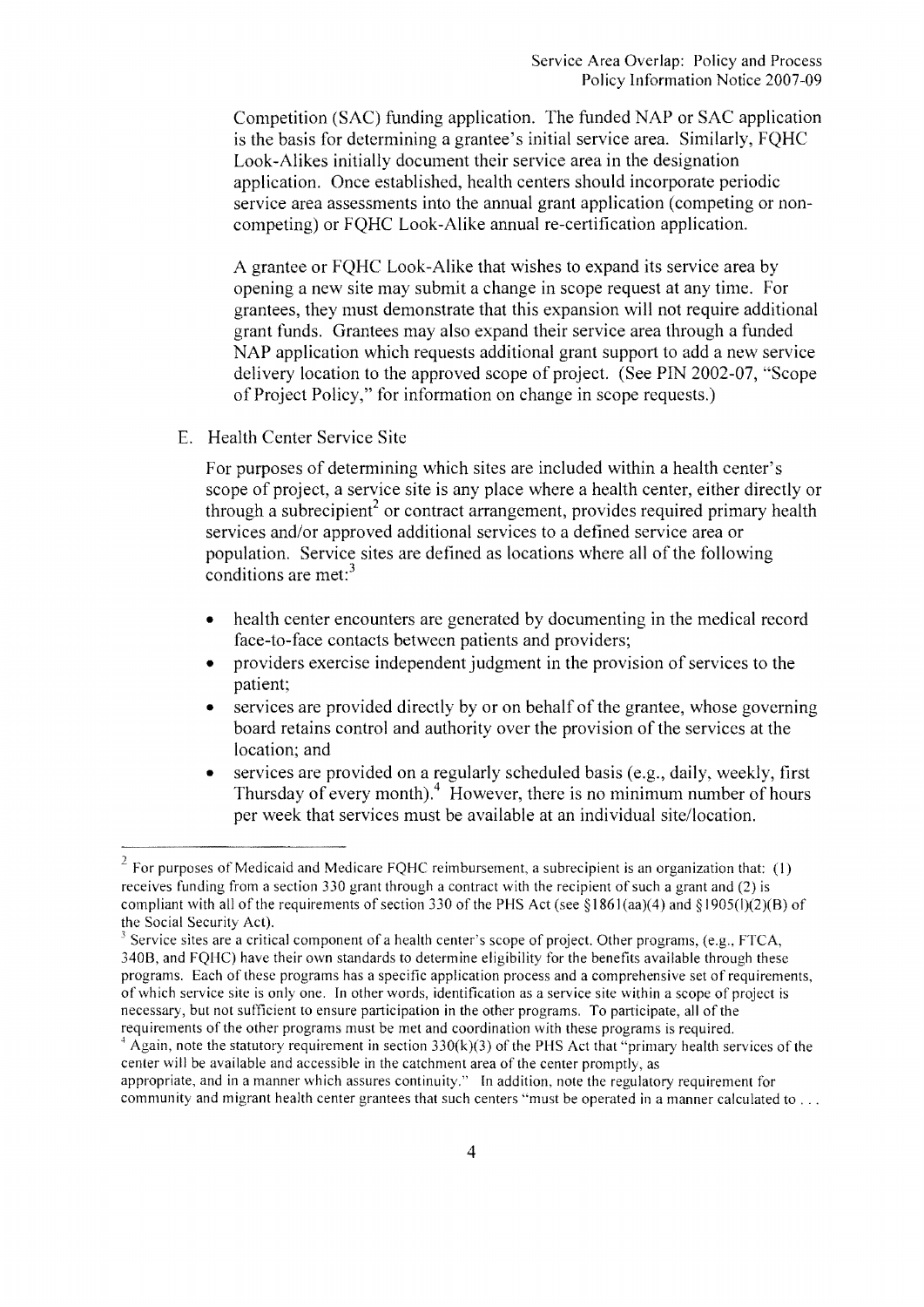Administrative offices or locations that do not provide direct health care services are not service sites.

F. Target Population

The target population is the population to be served by the health center. It is usually a subset of the entire service area population, but in some cases, may include all residents of the service area.

Section 330(e) grantees and FQHC Look-Alikes are required to serve all residents of the center's service area, regardless of the individual's ability to pay. Centers are also free to extend services to those residing outside the service area. However, HRSA recognizes that health centers must operate in a manner consistent with sound business practices. As such, health centers are not expected to extend services to additional patients residing inside or outside of the service area if (1) the demand for services exceeds available resources, and/or (2) doing so would jeopardize the center's financial stability. However, grantee health centers and FQHC Look-Alikes should address the acute care needs of all who present for service, regardless of residence.

Some health center programs receive funding 10 target special populations: specifically, migrant and seasonal farmworkers and their families, persons who are homeless, and residents of public housing. Health centers receiving such funding (i.e., grants under section  $330(g)$ , (h), or (i) of the PHS Act) are not subject to the requirement to serve all residents of the service area; however, they should make services available to all members of the special population targeted, and, as stated above, address the acute care needs of all who present for service.

G. Health Center Patient

For purposes of the HRSA UDS reporting, a patient is an individual who has at least one clinical encounter at one of the health center's service sites in a given calendar year. For purposes of serving on a health center's governing board, a consumer board member should utilize the health center as hislher principle source of care and, at a minimum, should have used the health center's services within the last 2 years (see HRSA PIN 98-23, section  $III(B)(2)$ ).<sup>5</sup>

H. Unmet Need

In communities with high levels of unmet need among the underserved population(s), service area overlap may be appropriate and provide critical additional access. This is particularly true in areas with high numbers of underserved people and limited providers serving this population or in areas with specific sub-groups of the population who may need special approaches to ensure

maximize ... effective utilization of services." (See 42 CFR 51c.303(m) and 42 CFR 56.603(k).) <sup>5</sup> Health centers receiving funding only under section  $330(g)$ , (h), and/or (i) of the PHS Act (i.e., the center receives no section 330(e) funds) may apply for a waiver of this and other governing board requirements.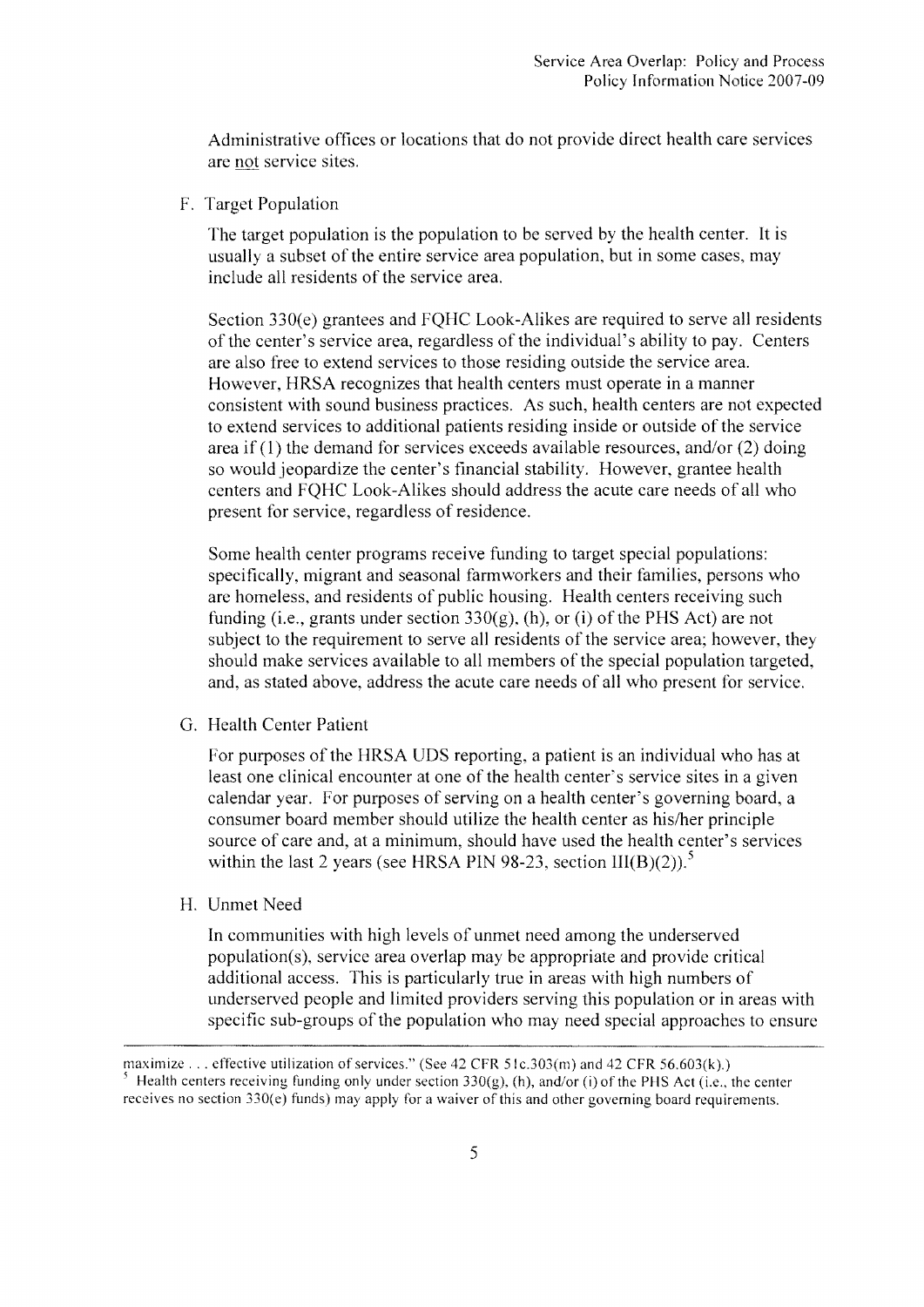access (e.g., non-English speaking groups, people who are homeless, or newly arrived immigrants/refugees). In order to determine whether overlapping service areas could benefit the community without threatening the stability of existing health centers, some assessment of the degree and type of unmet need in the service area is necessary. The process for assessing unmet need in situations of service area overlap is explained further, below.

I. Collaboration

In order to maximize limited resources and access to care for their patients, health centers should coordinate and collaborate with other section *330* grantees, FQHC Look-Alikes, State and local health services delivery projects, and programs in the same or adjacent service areas serving underserved populations to create a community-wide service delivery system. Section *330* of the PHS Act specifically requires that applicants for health center funding have made "and will continue to make every reasonable effort to establish and maintain collaborative relationships with other health care providers in the catchment area of the center" (PHS Act section  $330(k)(3)(B)$ ). As stated in section V. of this PIN, "HRSA Policy," the goal of collaboration is to utilize the strengths of all involved organizations to best meet the overall health care needs of the area's underserved population. In addition, continued collaboration among providers will help to ensure that organizations are aware of and, where possible, maximize the benefits ot: existing or potential service area overlaps.

# **IV. Identifying Service Area Overlap**

HRSA examines issues of overlap in the context of the service area definition in section III of this PIN. As stated above, service areas are primarily defined by patient origin and identified by census tracts or other political or geographic subdivisions (e.g., zip codes). Issues of service area overlap are raised primarily in five types of situations, listed below:

- 1. an existing grantee health center, new entity, or FQHC Look-Alike applies for NAP or other funding to serve an area which includes all or part of the service area of another existing grantee health center;
- 2. an existing grantee health center or FQHC Look-Alike requests a "Change in Scope" to open a new health center service site to serve all or part of the service area of another health center, or to provide new services to all or part of the service area of another health center;
- 3. an existing grantee health center, non-grantee health center, or FQHC Look-Alike applies for NAP funding, other section *330* funding, or requests a Change in Scope at the same time as another grantee health center, non-grantee health center, or FQHC Look-Alike proposes to serve an area which, at the time of the application, is not served by either organization;
- 4. an existing grantee health center or FQHC Look-Alike relocates an existing clinic to an area served by another health center; or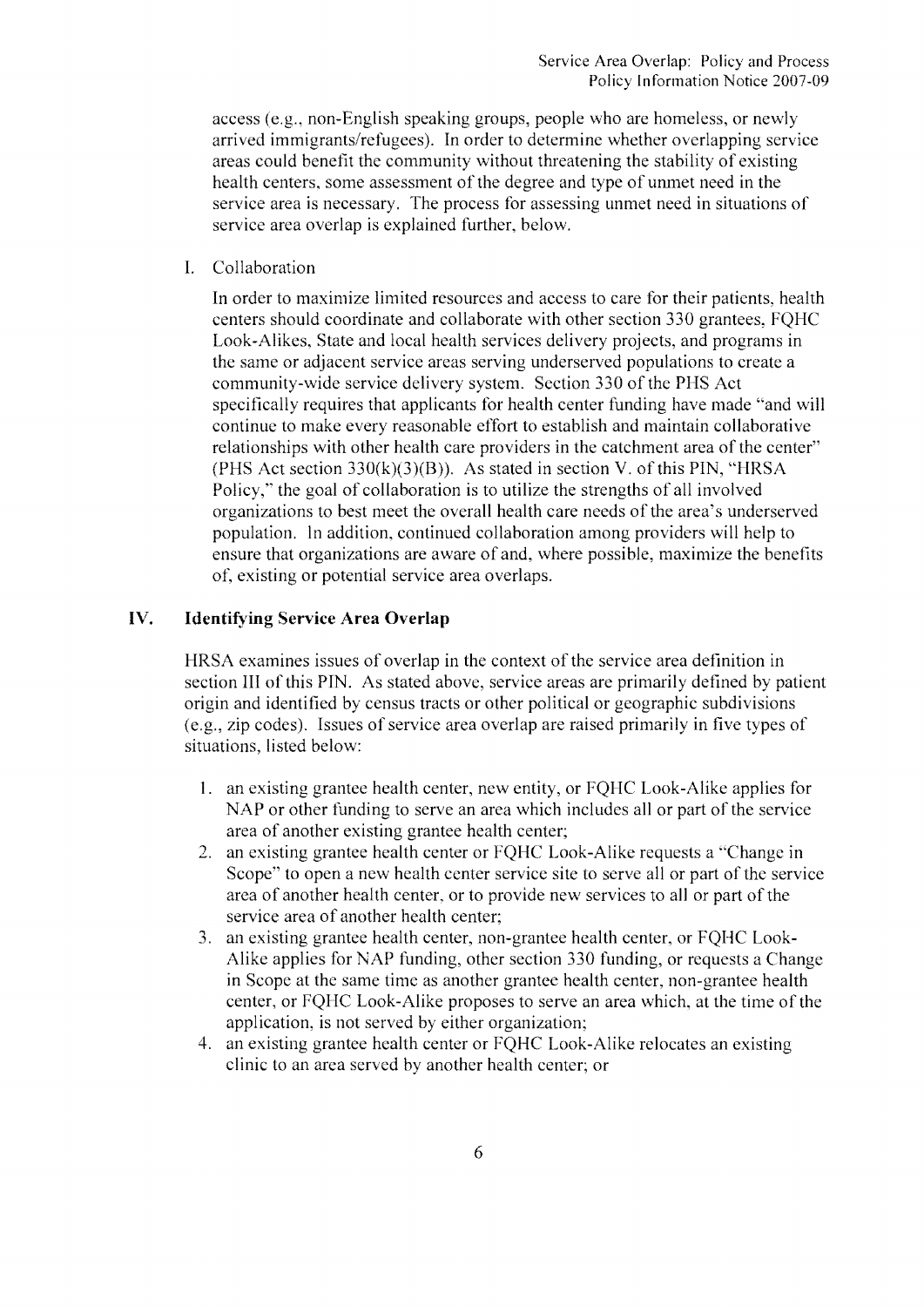5. an organization applies for FQHC Look-Alike status to serve an area or population already served by an existing grantee health center.

Potential overlaps are typically identified through a number of sources (e.g., HRSA staff reviews, health center grantees, applicants, FQHC Look-Alikes, and/or Primary Care Associations (PCAs)). All applications for grant funding, FQHC Look-Alike designation/recertification, and changes in scope are examined for potential service area overlap. Applications that present possible service area overlaps are flagged for additional review, if necessary.

## **V. HRSA Policy**

HRSA's foremost concern is to utilize its limited Federal grant dollars to provide access to high quality primary care services to as many underserved people as possible, as efficiently as possible. As such, grant dollars should be targeted to entities in areas of high need that demonstrate that the Federal investment will be efficiently and effectively applied to those needs.

To achieve this, HRSA will be guided by the following overarching principles listed below when assessing individual situations of service area overlap:

- I. Meeting the health care needs of the community and target population is paramount in decisions related to service area overlap;
- 2. Federal grant dollars should be distributed in such a way as to minimize the potential for unnecessary duplication and/or overlap in services, sites, or programs;
- 3. HRSA recognizes the advantage of using existing resources with proven capabilities to maintain effective and efficient delivery of health care within communities;
- 4. When a newly identified group of underserved people within a community already served by a health center is proposed to be served by a new site (e.g., homeless people within the service area), this potentially unmet need in the community will be considered when reviewed for service area overlap. If the health care needs of the relevant medically underserved population group within a service area are not being met, geographic service area boundaries will not serve as a barrier to the approval of the application, even where the service area does in fact overlap with that of an existing grantee health center or FQHC Look-Alike;
- 5. HRSA encourages openness and collaboration among providers.<sup>6</sup> The goal of collaboration is to utilize the strengths of all involved organizations to best meet the overall needs of the area's underserved population; and
- 6. HRSA has a responsibility to ensure the efficient distribution of Federal resources. Therefore, when the potential exists for patients to be drawn from an existing health center to a new organization or proposed site, HRSA will consider the financial impact on the existing health center. In doing so, HRSA

 $6$  See also section III.H., above.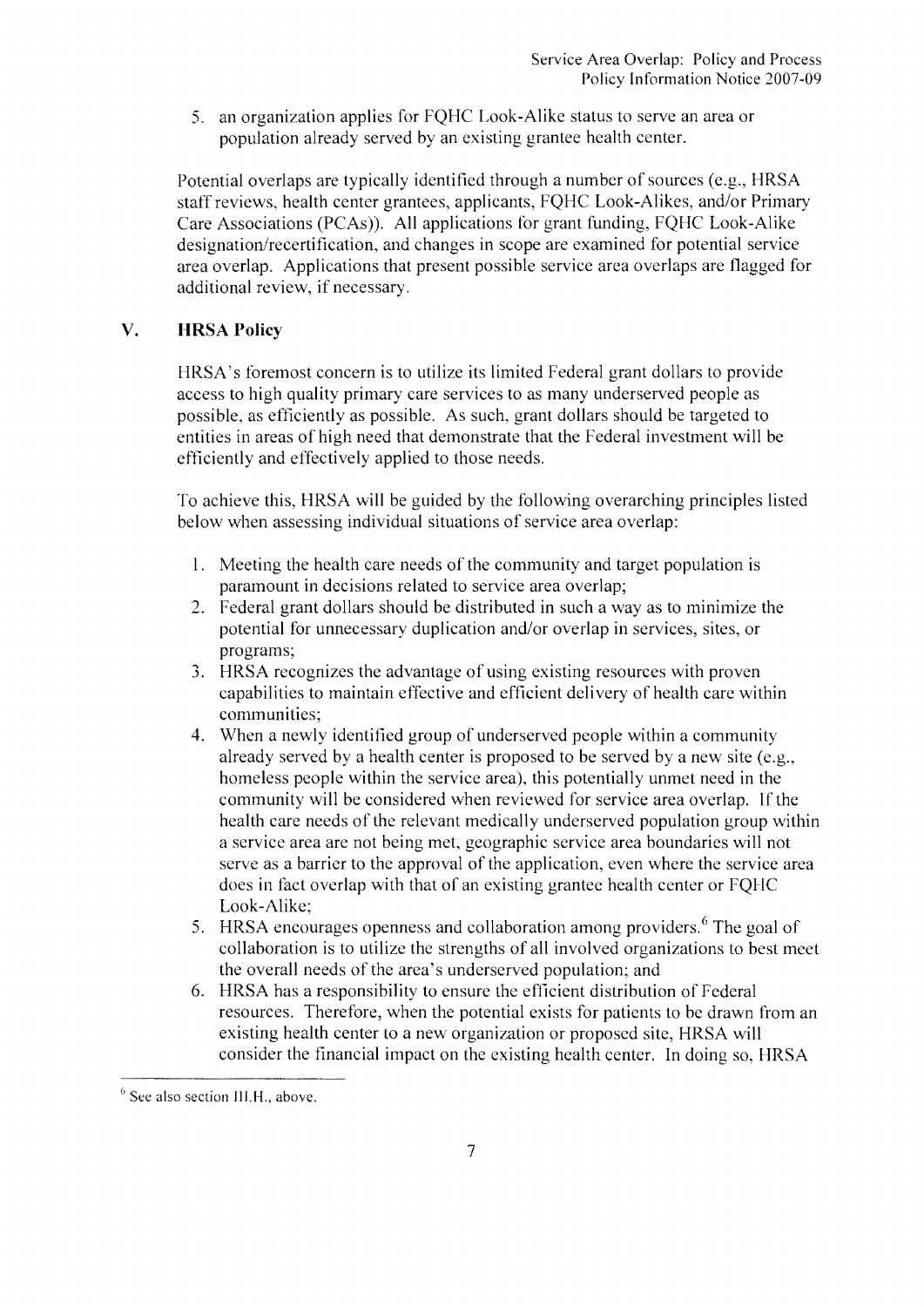may examine the past performance of the existing health center and its historical and current ability to meet the needs of the community.

### **VI. Process for Resolving Potential Service Area Overlap**

HRSA's approach to resolving potential situations of service area overlap is based on: 1) early identification of potential overlap; 2) utilization of standard data to define service area and unmet need whenever possible; and/or 3) conducting site visits as appropriate. The actual steps may differ slightly depending on the individual circumstances and the data available.

The following list of steps outlines the process that will be undertaken by HRSA to resolve identified service area overlap issues:

- 1. Map the service area in question and its census tracts and/or zip codes;
- 2. Gather data (for example, current patient origin studies) in coordination with the relevant parties.? Considerations such as community and financial support, current capacity, utilization rate, existing and proposed partnerships, and unmet need may be assessed; and/or
- 3. A site visit may be conducted.

#### **VII. Data Sources**

In order to analyze service area overlap, HRSA may request data from relevant parties to describe the service area, provider/population ratio, target population, and current patient population (for operational grantee health centers and FQHC Look-Alikes) or projected patient populations (for new grantee health centers or newly designated FQHC Look-Alikes). These data will be requested, as necessary and appropriate, from all organizations that are impacted by the service area overlap. The data requested may augment and/or substantiate data already on file at HRSA from the grant applications, change of scope requests, and/or UDS reports. Data submitted should be verifiable and site-specific.

A. Currently Reported Data

Grantee health centers define their service area and target population as part of their competing or non-competing section 330 grant application. Currently (as of fiscal year 2006), the NAP, SAC, and Budget Period Renewal (BPR) applications require applicants to list the census tracts and zip codes covered by the entire program (Forml-Part A: General Information) while Form 5-Part B: Service Sites asks applicants to list the census tracts served by each site within their Scope of Project. The instructions ask applicants to define their target population and provide demographics tor both the service area and target population in the narrative and on Form 4: Community/Target Population Characteristics.

 $\degree$  Coordination with relevant parties will be consistent with HHS grants law, regulations, and policy.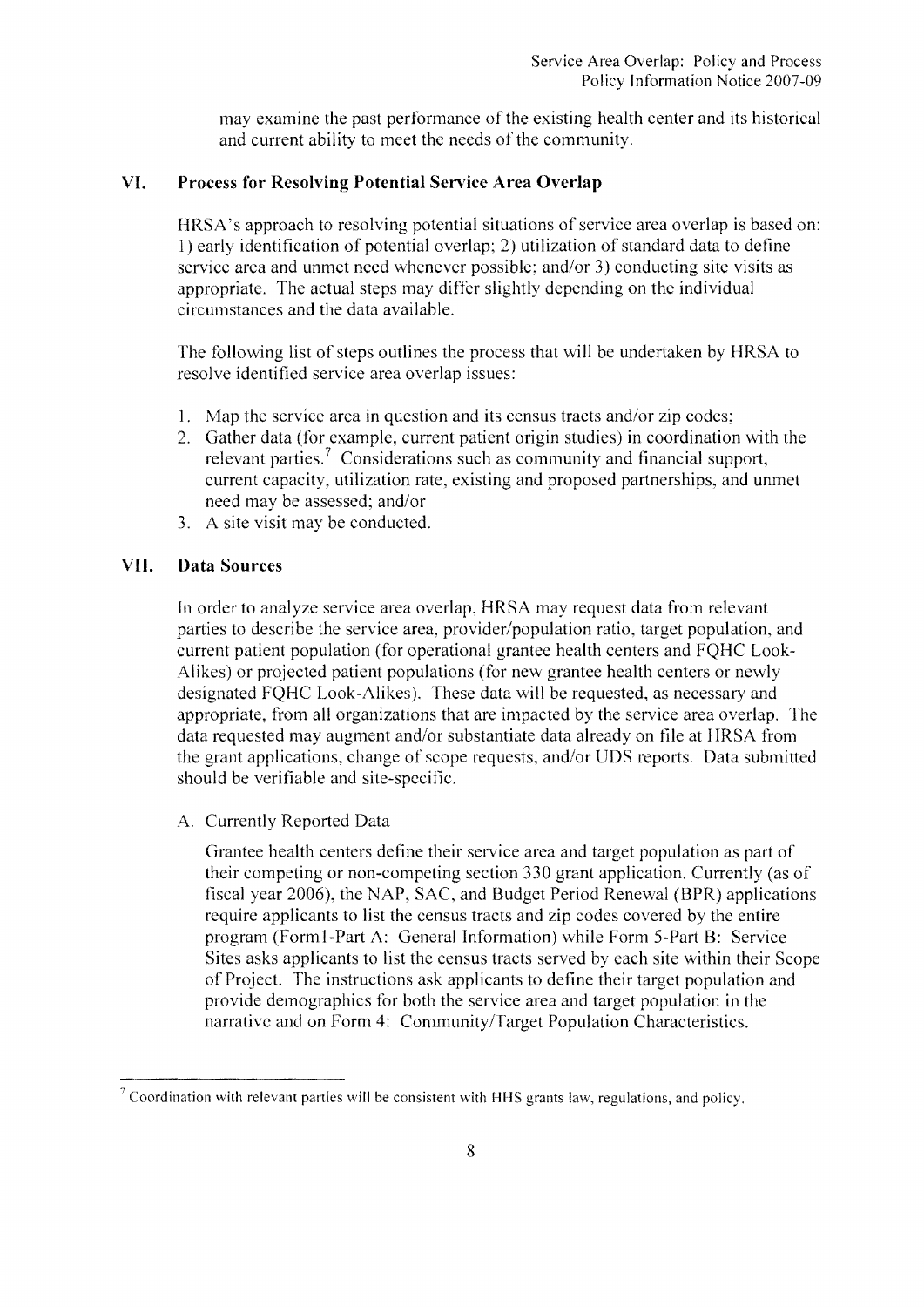Beginning with the collection of CY 2005 UDS data, grantee health centers report patient origin by zip code.

FQHC Look-Alikes define their service area and target population as part of their designation/recertification application. FQHC Look-Alike applicants are not required to submit UDS data. Rather, these organizations complete the FQHC Look-Alike tables and forms, describe their service area, and describe their target and patient populations as part of their initial designation and subsequent recertification applications.

B. Data Sources to Document Service Area Overlap

In order to accurately document the extent of a potential service area overlap, and to determine whether there is unmet need in that area, it is eritical that the grantee, FQHC Look-Alike, or applicant provide information that is as detailed as possible. HRSA may request the organization's assistance in providing data such as:

- 1. Service Area and Target Population:
	- **Census data** as applicable: including median income level, percent of population below poverty and/or below 200 percent of poverty level, number of uninsured, ethnicity, and/or language.
	- **Other State or Federal reports:** for example, reports on school English as a Second Language program enrollment or State surveys of the area in question.
	- **Other Providers:** In order to accurately document the extent and implication of a potential service area overlap, health centers and FQHC Look-Alikes are expected to describe the other providers serving the underserved population in the area. At a minimum. they should identify the other safety net providers available (FQHCs, public hospital/health department primary care clinics, Critical Access Hospitals with primary care capacity, and Rural Health Clinics), if any. They should also describe the extent to \vhich private sector providers in the area serve Medicaid beneficiaries, the uninsured, and other underserved populations. If the health center is not able to doeument the support of other local providers for its application, it should provide an explanation for the lack of support.
- 2. Patient Population:

The most recent UDS report is a major source of information on current grantees' patient population in terms of total numbers as \vell as income, ethnicity, and language preference. Some grantee health centers may be asked to supplement their UDS data with more detail (e.g., if the center serves a specific ethnic group that is not distinctly reported on the UDS).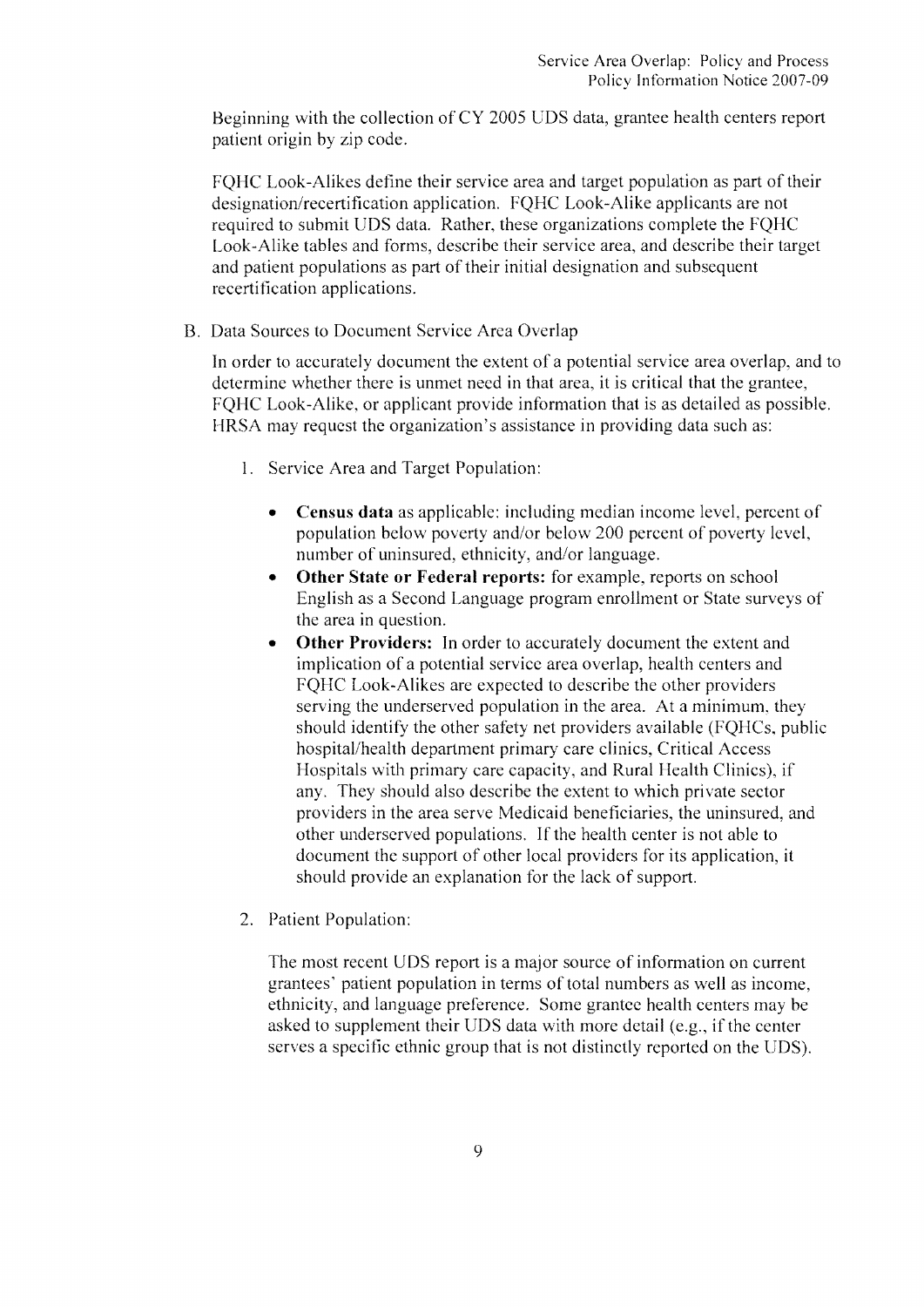3. Relationship of Patients to Service Area:

The purpose of collecting service area, target population, and patient origin data is to determine the extent to which an existing health center serves the area and population and whether there is sufficient remaining unmet need or a distinct underserved population in the area to justify approving a grant application of change in scope request.

#### **VIII. Conclusion**

While individual circumstances will affect the specific process used to resolve service area overlap issues, this PIN describes the overarching principles that will inform decisions related to service area overlap and providing examples of the types of data that may be requested. HRSA will make every effort to reach positive and timely resolutions of service area overlap issues.

Attachment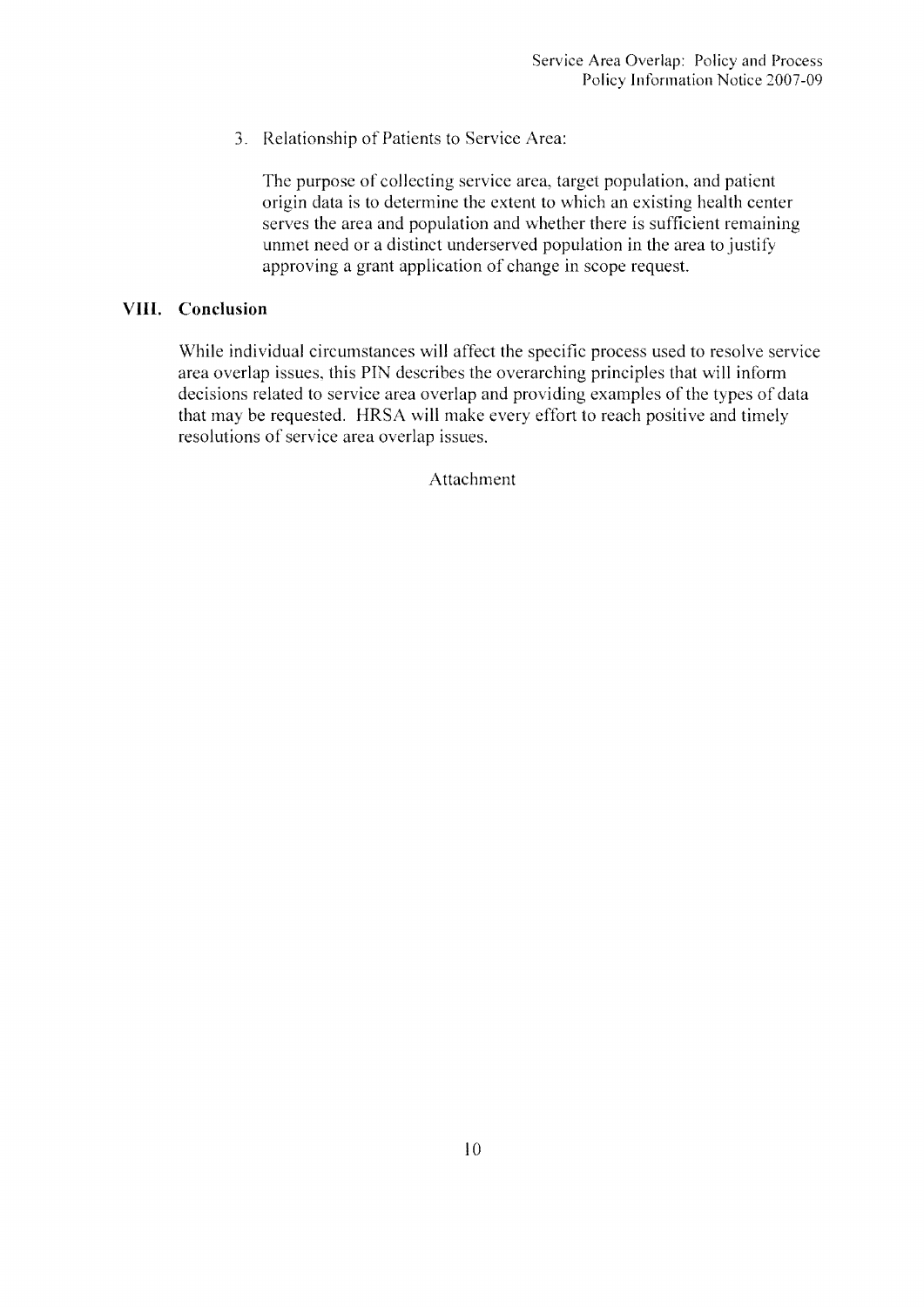# **ATTACHMENT Relevant Statutory and Regulatory Provisions**

# **Public Health Service (PHS) Act Section 330(a)**

#### (1) In general

For purposes of this section, the term "health center" means an entity that serves a population that is medically underserved, or a special medically underserved population eomprised of migratory and seasonal agricultural workers, the homeless, and residents of public housing, by providing, either through the staff and supporting resources of the center or through contracts or cooperative arrangements-

- $(A)$  required primary health services (as defined in subsection  $(b)(1)$  of this section); and
- (8) as may be appropriate for particular eenters, additional health services (as defined **in**  subsection  $(b)(2)$  of this section) necessary for the adequate support of the primary health services required under subparagraph (A);

for all residents of the area served by the center (hereafter referred to in this section as the "catchment area").

(2) Limitation

The requirement in paragraph  $(1)$  to provide services for all residents within a catchment area shall not apply in the case of a health center receiving a grant only under subsection  $(g)$ , (h), or (i) of this section (emphasis added)

# **PHS Act Section 330(k)(2)**

An application for a grant under subparagraph  $(A)$  or  $(B)$  of subsection  $(e)(1)$  of this section for a health center shall include-

(A) a description of the need for health services in the catchment area of the center;

(8) a demonstration by the applicant that the area or the population group to be served by the applicant has a shortage of personal health services; and

(C) a demonstration that the center **will** be located so that it will provide services to the greatest number of individuals residing in the catchment area or included in such population group.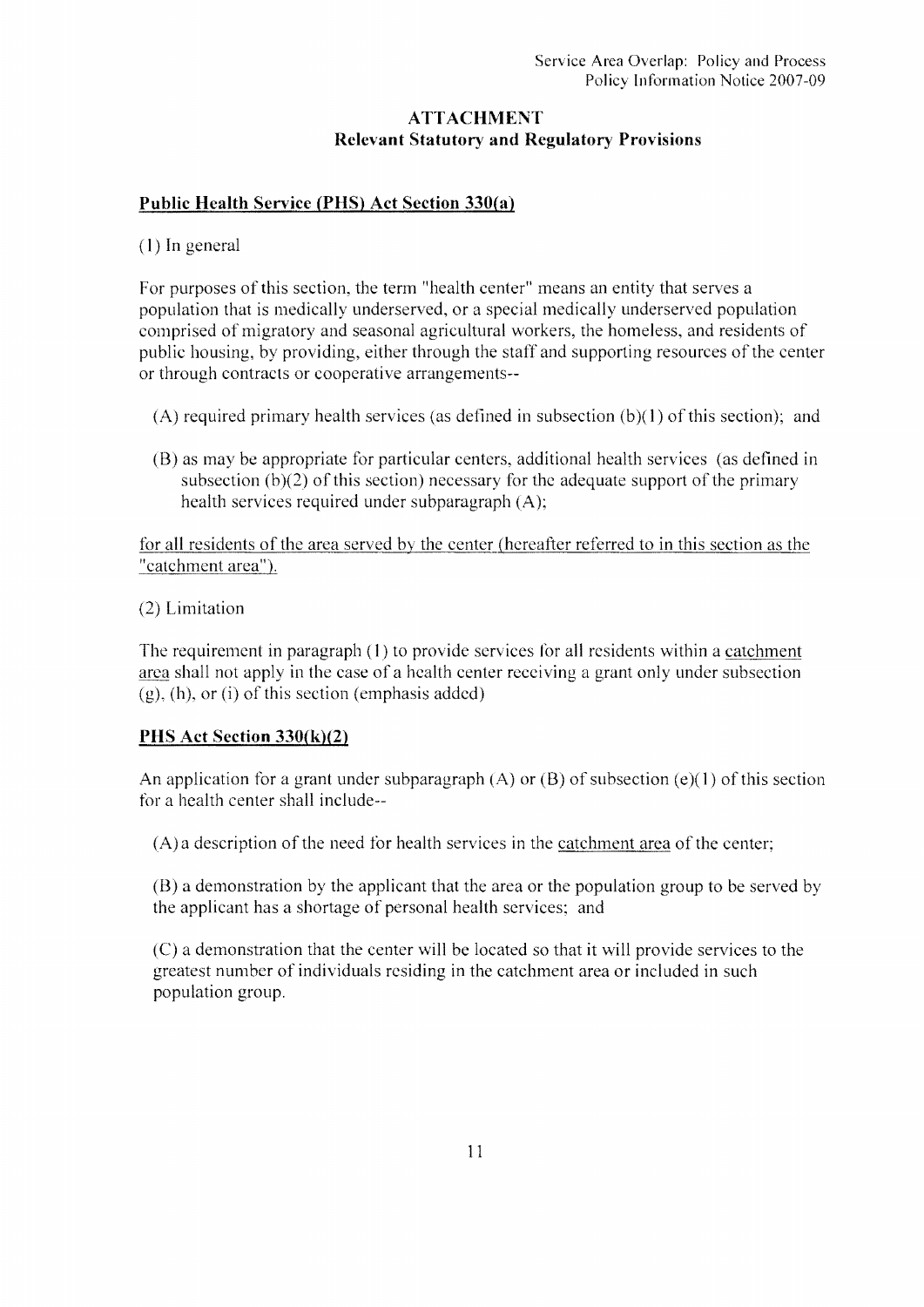# **PHS Act Section 330{k)(3){B)**

"The Secretary may not approve an application for a grant ... unless the Secretary determines that the entity ... has made and will continue to make every reasonable effort to establish and maintain collaborative relationships with other health care providers in the catchment area of the center."

## **PHS Act Section 330(k)(3)(J)**

The center will review periodically its catchment area to-

- **(i)** ensure that the size of such area is such that the services to be provided through the center (including any satellite) are available and accessible to the residents of the area promptly and as appropriate;
- **(ii)** ensure that the boundaries of such area conform, to the extent practicable, to relevant boundaries of political subdivisions, school districts, and Federal and State health and social service programs; and
- **(iii)** ensure that the boundaries of such area eliminate, to the extent possible, barriers to access to the services of the center, including barriers resulting from the area's physical characteristics, its residential patterns, its economic and social grouping, and available transportation;

### **Section 330/Communitv Health Center Program implementing regulations**

42 CFR 51c.102(b) "Catchment area means the area served by a project funded under section 330 of the Act."

42 CFR Slc.l04(b) "Applications must include ... the precise boundaries of the catchment area to be served by the applicant, including an identification of the [MUPs] within the catchment area. **In** addition, the application shall include information sufficient to enable the Secretary to determine that the applicant's catchment area meets the following criteria:

> (i) The size of such area is such that the services to be provided by the applicant are available and accessible to the residents of the area promptly and as appropriate; (ii) The boundaries of such area conform, to the extent practicable, to relevant boundaries of political subdivisions, school districts, and areas served by Federal and State health and social service programs; and (iii) The boundaries of such area eliminate. to the extent possible, barriers resulting from the area's physical characteristics, its residential patterns, its economic and social groupings, and available transportation."